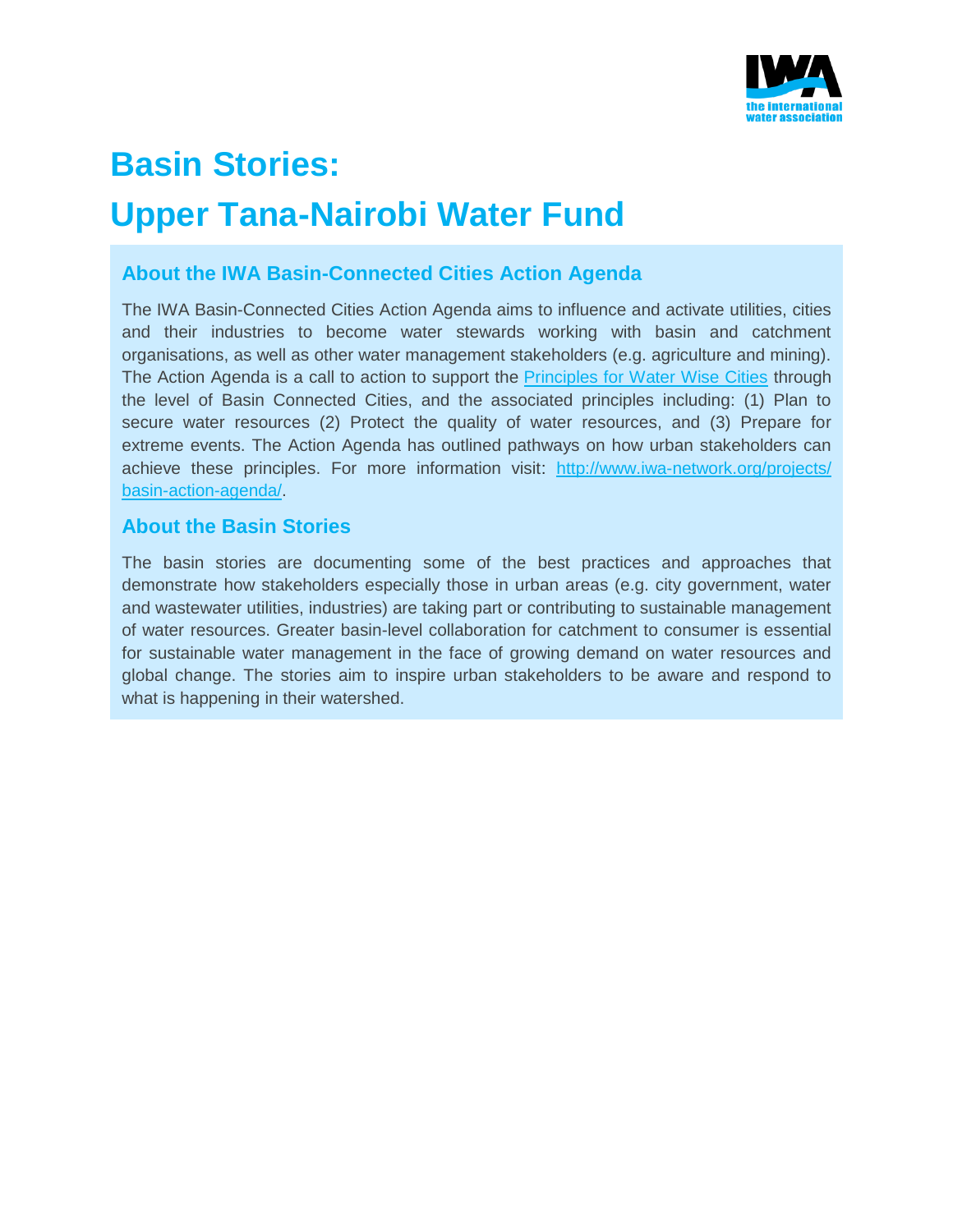

# **Restoring water supply in Nairobi, Kenya's capital**

Nairobi, Kenya's capital is the industrial and business centre of the country and consequently has a growing population, attracted by the prospects the city offers. A key challenge is ensuring the population has a steady supply of fresh water for their domestic and industrial needs.

Ninety five percent of Nairobi's freshwater supply comes from the Tana River, which originates in the highlands above Nairobi. The highlands are home to more than 100,000 small holder farmers who rely on the river for irrigation water. Since the 1970s, due to agricultural activities on the upper reaches of the river, there has been increased abstraction and siltation, which inevitably impacted downstream communities, ecosystems and activities, including reduced water supply to Nairobi, hydropower generation and water quality.

In an effort to reverse the deteriorating condition of the river, an ambitious plan called the Upper Tana Nairobi Water Fund (UTNWF) was set up by The Nature Conservancy (TNC) TNC, in collaboration with the government and other partners to finance and educate the farmers upstream on sustainable farming practices. So far the initiative has translated to improved livelihoods for the farmers upstream, and increased water supply and improved water quality to Nairobi as well as the downstream communities and ecosystems.

#### **Kenya, Nairobi, Upper Tana Overview**

**Problem:** Agricultural expansion on the upper reaches of the basin increased soil erosion and sedimentation in the Tana River, disrupting water supply and causing power outages in Nairobi city as well as other parts of the country due to clogging of the Masinga reservoir.

**Solution:** The creation of Africa's first water fund: The Upper Tana-Nairobi Water Fund (UTNWF). The Water Fund helps farmers living upstream to employ sustainable farming practices which reduce soil runoff, improve productivity, whilst conserving and restoring the Tana River for the downstream users.

**Geographic information**

Country: Kenya

Basin connected city: Nairobi

City population: 3.5 million

Basin: Upper Tana Basin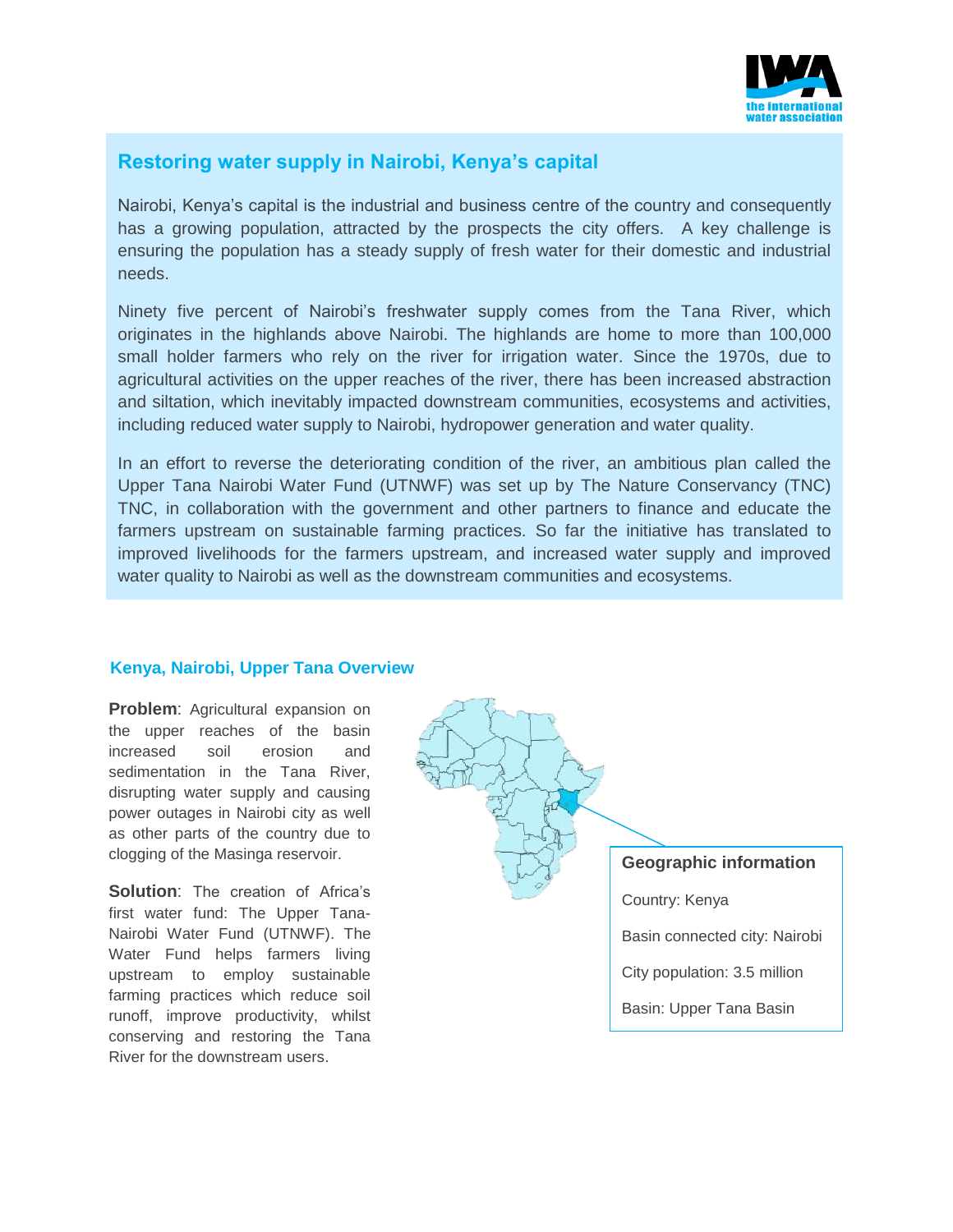

#### **1. The problem**

Tana River is Kenya's longest river, originating in the central Kenya highlands. From its headwaters in Mount Kenya National Park and Aberdares National Park out to the delta, the Tana River begins and ends in forests and wetlands of national and global significance.

It supplies 95 percent of Nairobi's water and 50 percent of the country's electricity. The Upper Tana River Basin is one of the nation's most productive agricultural areas. Since the 1970s, the Upper Tana River, flanked by more than 300,000 smallholder farms, has become increasingly polluted by sedimentation and the water levels have been reduced due to unsustainable abstraction. This has translated to increased water treatment costs, increased water rationing in Nairobi, and frequent power outages countrywide as well as reduced livelihood for the smallholder famers along the River.



*Figure 1. Distribution of the Upper Tana-Nairobi Water Fund (source: The Nature Conservancy)*

Climate variability, population growth, economic

growth and associated rises in food and electricity production are putting ever-greater pressure on the river. A management plan is essential to increase resiliency of the watershed to increase water security for Nairobi and the communities reliant on the Tana River and enhance resiliency in the face of climate change.

It was therefore necessary for a water management plan to improve resilience so as to increase water security for Nairobi and the communities reliant on the Tana River.

Securing this important source of freshwater and ensuring that the quality of the water remains suitable to sustain rich natural ecosystems and the growing water demand from Nairobi is paramount. With only 40 percent of Nairobi's residents having access to reliable water supply. Improving water supply access meant creating greater access for millions.

## **2. The Solution**

#### **2.1 The Water Fund concept – connecting cities with their basins**

To help restore and conserve the Tana River, a water management plan known as the Upper Tana Nairobi Water Fund, was instituted to help protect the river's watershed. A team of scientists from academia, government and NGOs led by The Nature Conservancy (TNC), came together under this project to determine the potential benefits and costs of conservation activities in the Tana watershed, with a focus on improving farming activities.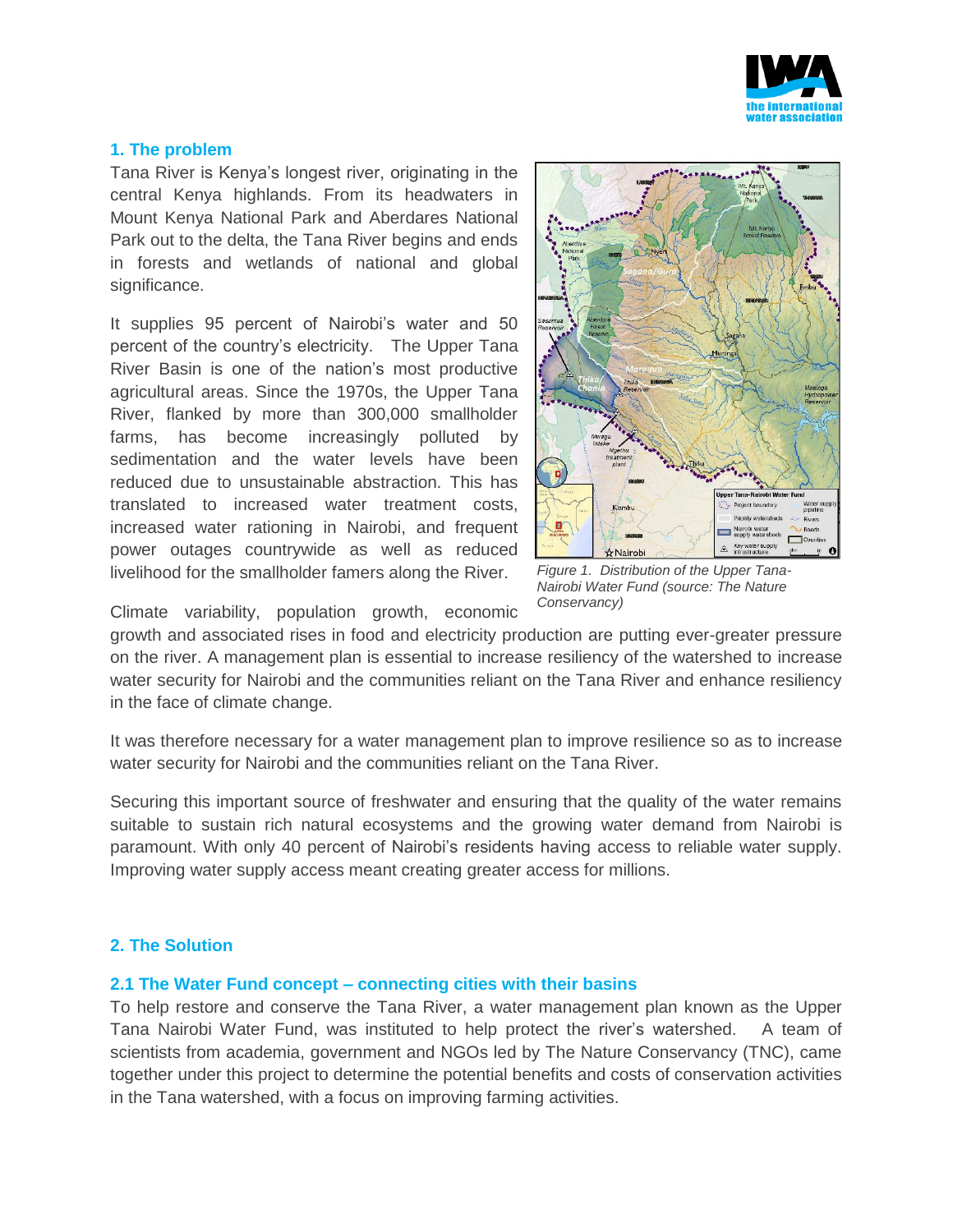

The premise behind the water funds is that it is cheaper to invest in protecting water at the source (upstream) than it is to address water problems when they occur downstream. What this means for the city of Nairobi is a shift from solely investing in grey infrastructure (water treatment plants and reservoirs) at the urban level to investing in green infrastructure. A restored watershed yields enhanced water storage capacity and improved water quality through natural filtration and retention of sediment. The UTNWF is bringing



*Figure 2. The water fund concept*

together major water consumers in Nairobi – companies and government agencies with a vested interest in high quality and reliable water supply – and creating linkages to non-urban communities.

Major water consumers are largely playing the role of investors, including supporting a newly launched endowment for the UTNWF, while non-urban communities are provided with training and incentives to support land conservation measures (See figure 2 for the description of a water fund concept). The Kenyan government joining in the effort, committed a substantial amount of money to the establishment of the UTNWF, reflecting high level commitment to the restoration and conservation of the Tana River.

## **2.2 Developing and implementing the Upper Tana-Nairobi Water Fund**

TNC has been a key player in laying the groundwork and gathering the water fund partners. Partners contributing to/supporting the UTNWF have different roles to play; mainly steering committee partners who provide the guidance on goals and aims of the project, local implementation partners who oversee the conservation activities in the catchment and water fund supporting partners (donors). The water fund partners form the governance mechanism driving the water fund forward.

Other essential building blocks considered by the partners, when establishing the Upper Tana-Nairobi water fund included:

- Science based-decision making processes
- Conservation financing tools
- Capacity for deployment (implementation of conservation activities)
- Communication with partners, stakeholders, funders and the general public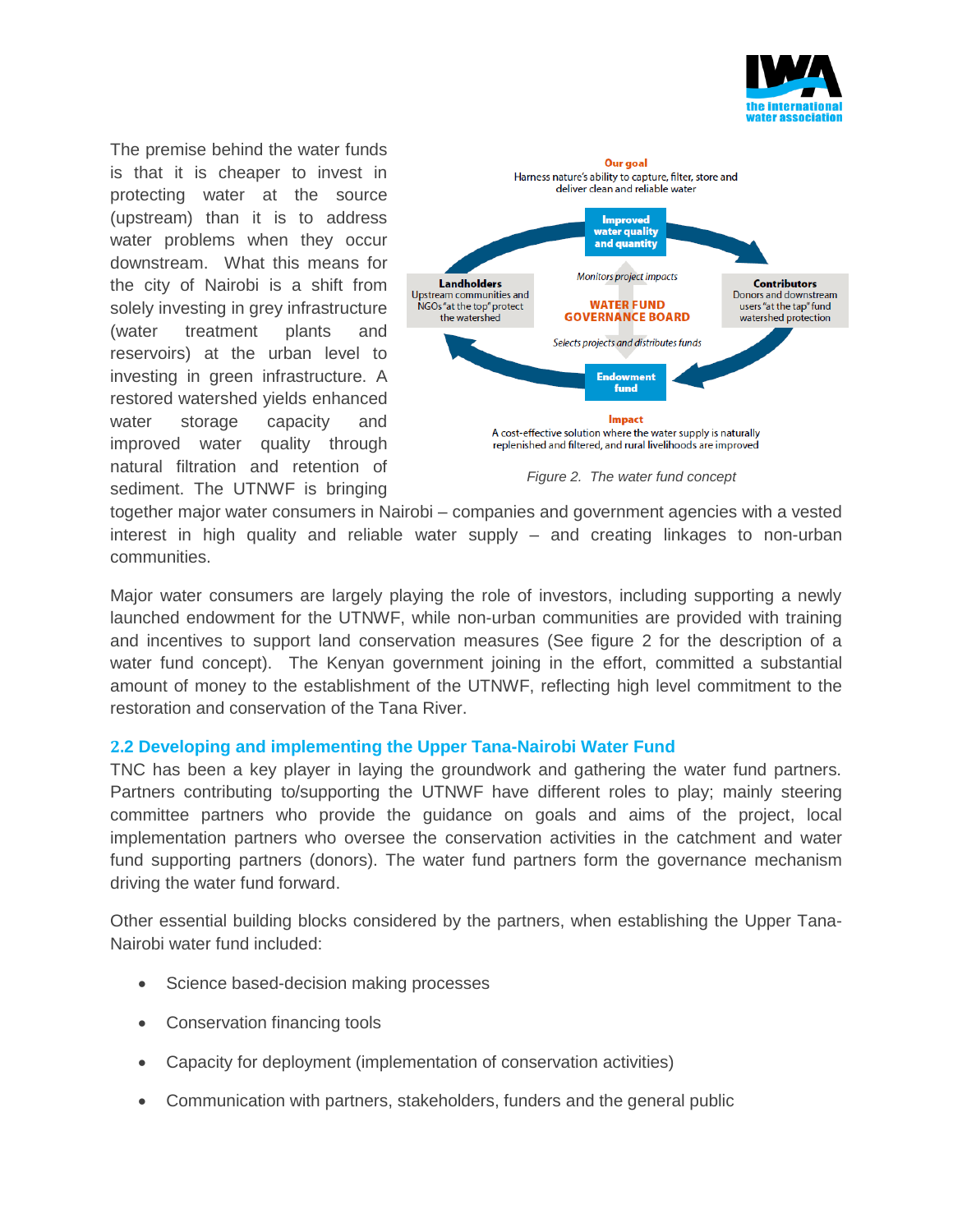

An important early step was the creation of a strong business case to understand the biophysical characteristics of the watershed, to demonstrate impact assessments of different land conservation strategies, and to present a tailor-modelled impact assessment to the key stakeholders. Using state-of-the art planning and watershed modelling tools, the business case outlines the return on investment that funders can expect. It lays the groundwork for how benefits will be realised, specifies timeframes and guides the implementation process.

In planning for the UTNWF, the economic impact of different land conservation interventions were modelled for three key basin stakeholders: small-holder farmers; Nairobi City Water & Sewerage Company (NCWSC) and Kenya Electricity Generating Company (KenGen). Land conservation measures further upstream in collaboration with small-holder farmers were deemed to hold mutual benefits. For example, reduced soil erosion is projected to increase agricultural yields and to increase water quality further downstream towards Nairobi. Working with these farmers was therefore a priority if soil erosion was to be reduced.

To help meet conservation and restoration goals, the UTNWF identified vulnerable farm land (e.g. established on steep slopes or in riparian buffers) in the sub-watersheds from which much of Nairobi's drinking water is derived and that contribute to Kenya's main hydroelectric dams. To meet the governance goals, the recruitment of strong trustee and management boards to 3-year renewable terms, helped to maintain a steady and consistent management system. The board is empowered in decision-making and legally establishing the water fund as an independent nonprofit entity. Awareness about the water fund has been raised locally and internationally via media (newspapers and electronic media), community outreach, marathon sponsorships, engagement of school groups, and participation in important international water forums, including making presentations.

## **3. Outcomes**

## **3.1 Success of the Upper Tana-Nairobi Water Fund**

Since its inception in 2015, the UTNWF has had tremendous impact in the basin. Through the work of the Water Fund there are currently 19,000 farmers engaging in soil and water-saving methods and sediment/pollutant reduction techniques such as rain-water harvesting, drip irrigation, terracing, planting permanent grass buffers along streams, and agroforestry, with a goal of reaching 50,000 by 2020. The UTNWF partners have been providing the farmers with the skills, training and resources needed to conserve water, reduce soil runoff and improve productivity.

Within the first three years, the Water Fund has been able to help 8500 coffee farmers earn Rainforest Alliance Certification for conservation measures. These efforts have translated to increased yields of over 40% for the farmers. Along this timeline, 80 km of riverine vegetation has been restored, and over one million trees have been planted in the watershed, with 65 schools actively engaged in conservation activities locally.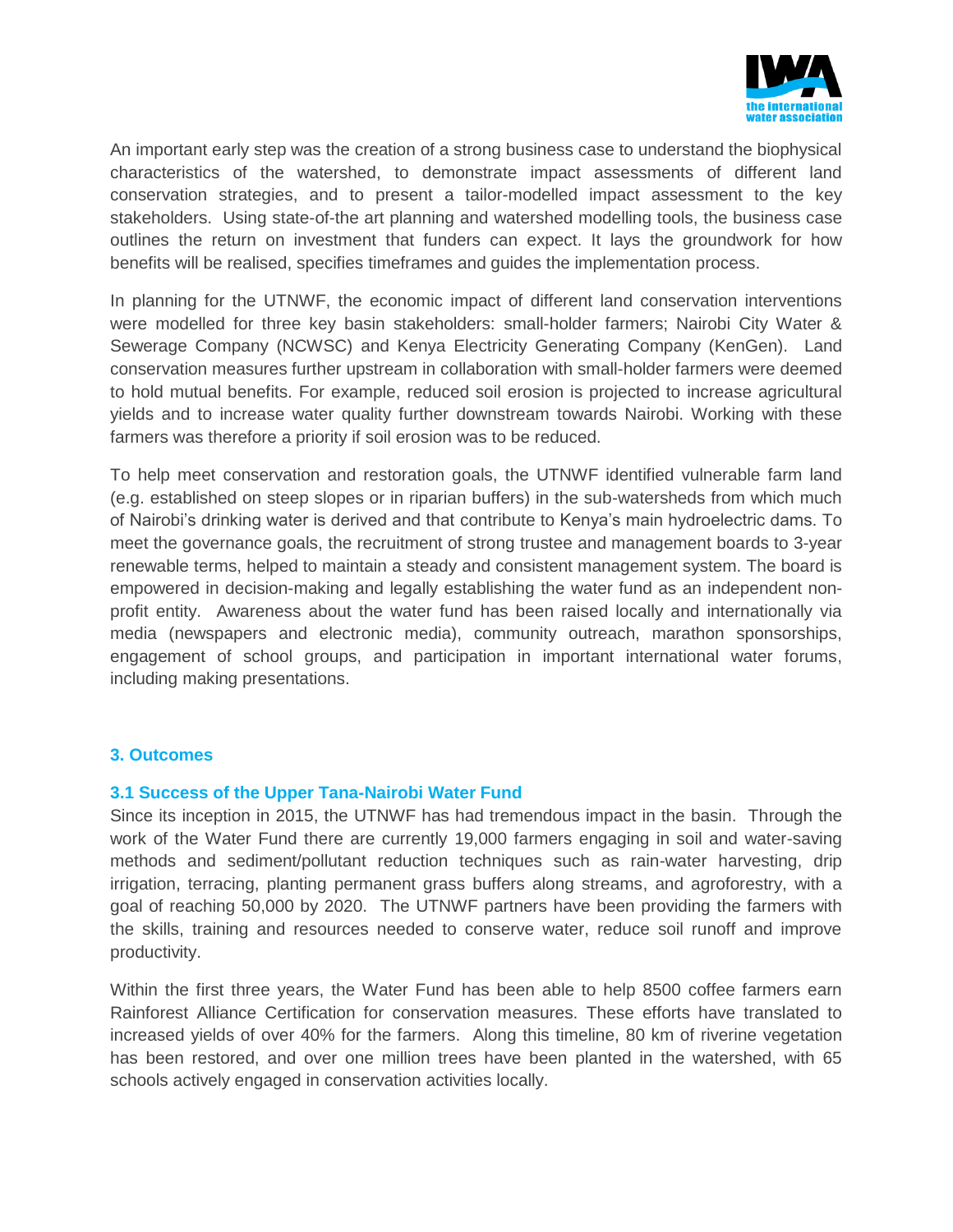

These activities have resulted in measurable benefit to water quality and quantity. Scientists estimate that several million more litres of water are available for Nairobi each day as a result of on-farm activities to retain soil and to reduce water extraction from the river. Monitoring has identified a decrease by over 15% in sedimentation, with World Health Organization turbidity standards achieved for the first time in July-September 2016.

#### **3.2 Lessons learned from Upper Tana-Nairobi Fund**

With baseline socio-economic and routine ecological monitoring in place, the partners have been able to identify areas needing improvement, as the next farms are targeted for training and implementation of conservation measures. For the next phase of the fund, it was agreed that intervention should focus on, the large proportion of sloping or steep land in the watershed that lacks soil conservation measures; the 50% of riparian buffer zones that are two metres or less in width; and activities that increase dry season water flows. The intent is to rapidly deploy training and resources, across 10,000 additional farms in order to meet the goals *Conservancy)*of the project.



*Figure 3. The Tana River (Photo credit: Nick Hall/The Nature* 

#### **3.3 Sustaining the Upper Tana-Nairobi Water Fund**

With the successes of the UTNWF evident and the importance undeniable, scientists and field experts continue to work with farmers and community members to ensure that the conservation strategies continue to bear fruit. It is important to keep the momentum of the programme running. To achieve this, a Water Fund endowment has been established. The UTNWF board is working to promote and fundraise for the endowment, having thus far gathered seed capital of \$1.35 million. Annual revenues from the endowment will be used to support ongoing operation of the Water Fund as well as implementation of upstream conservation activities. The UTNWF continues to reach out to additional stakeholders to help contribute to expansion of watershed conservation work in the interim. By and large, the UTNWF is a testament on how cooperation between different stakeholders, given the right material and intellectual support, can go a long way in restoring and conserving a watershed for improved water security for the benefit of a city such as Nairobi whilst improving livelihoods for non-urban communities.